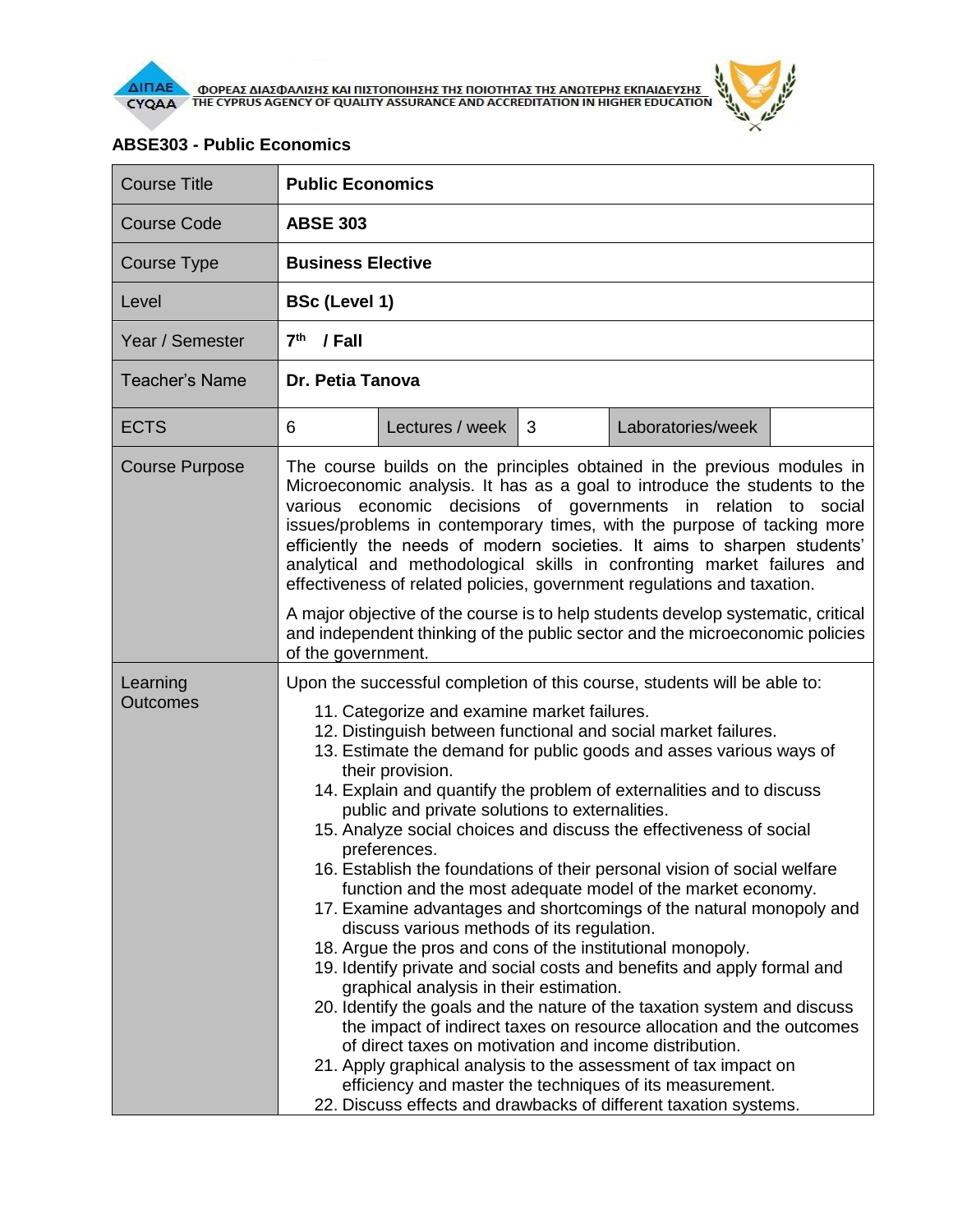



| Prerequisites         | <b>ABSE203</b>                                                                                                                                                                       | Corequisites                                                                                   | <b>None</b> |  |  |  |
|-----------------------|--------------------------------------------------------------------------------------------------------------------------------------------------------------------------------------|------------------------------------------------------------------------------------------------|-------------|--|--|--|
| <b>Course Content</b> | I. Introduction to Public Economics                                                                                                                                                  |                                                                                                |             |  |  |  |
|                       | Identify the domain of public economics and analytical techniques applied<br>in the study of public economics.                                                                       |                                                                                                |             |  |  |  |
|                       | Discuss market functions and outcomes from the perspective of the three<br>economics problems: efficiency in allocation, efficiency in motivation and<br>efficiency in distribution. |                                                                                                |             |  |  |  |
|                       | Identify market failures and discuss related problems for the society.                                                                                                               |                                                                                                |             |  |  |  |
|                       | Distinguish merit and demerit goods and apply graphical analysis to the<br>study of merit and demerit goods.                                                                         |                                                                                                |             |  |  |  |
|                       | Debate on the rational of government intervention and debate different<br>perspectives of the role of government.                                                                    |                                                                                                |             |  |  |  |
|                       | II. Functional vs. Social Market Failures                                                                                                                                            |                                                                                                |             |  |  |  |
|                       | Distinguish between functional and social market failures and analyze the<br>empirical evidence.                                                                                     |                                                                                                |             |  |  |  |
|                       | Classify the functional market failures: public goods, externalities,<br>monopoly and asymmetric information.                                                                        |                                                                                                |             |  |  |  |
|                       |                                                                                                                                                                                      | Compare and contrast public goods and private goods and examine<br>attributes of public goods. |             |  |  |  |
|                       | Discuss the "tragedy of the commons".                                                                                                                                                |                                                                                                |             |  |  |  |
|                       | Examine different types of externalities and discuss related problems for<br>the society.                                                                                            |                                                                                                |             |  |  |  |
|                       | Debate private vs. social benefits and costs of externalities.                                                                                                                       |                                                                                                |             |  |  |  |
|                       | Understand and explain the grounds for asymmetric information.                                                                                                                       |                                                                                                |             |  |  |  |
|                       | Discuss bounded rationality based on theory and empirical evidence.                                                                                                                  |                                                                                                |             |  |  |  |
|                       | Identify the moral hazard and adverse selection and examine the<br>evidence in the financial sector.                                                                                 |                                                                                                |             |  |  |  |
|                       | Classify social market failures and debate different approaches to the<br>assessment of social market failures.                                                                      |                                                                                                |             |  |  |  |
|                       | III. Objectives and Decision Modes. Types of Government Activity                                                                                                                     |                                                                                                |             |  |  |  |
|                       | Identify and classify the economic objectives of the society: efficiency,<br>growth, liberty and equality.                                                                           |                                                                                                |             |  |  |  |
|                       | Assess economic efficiency and classify different types of efficiency.                                                                                                               |                                                                                                |             |  |  |  |
|                       | Examine the measurement of efficiency and its constraints.                                                                                                                           |                                                                                                |             |  |  |  |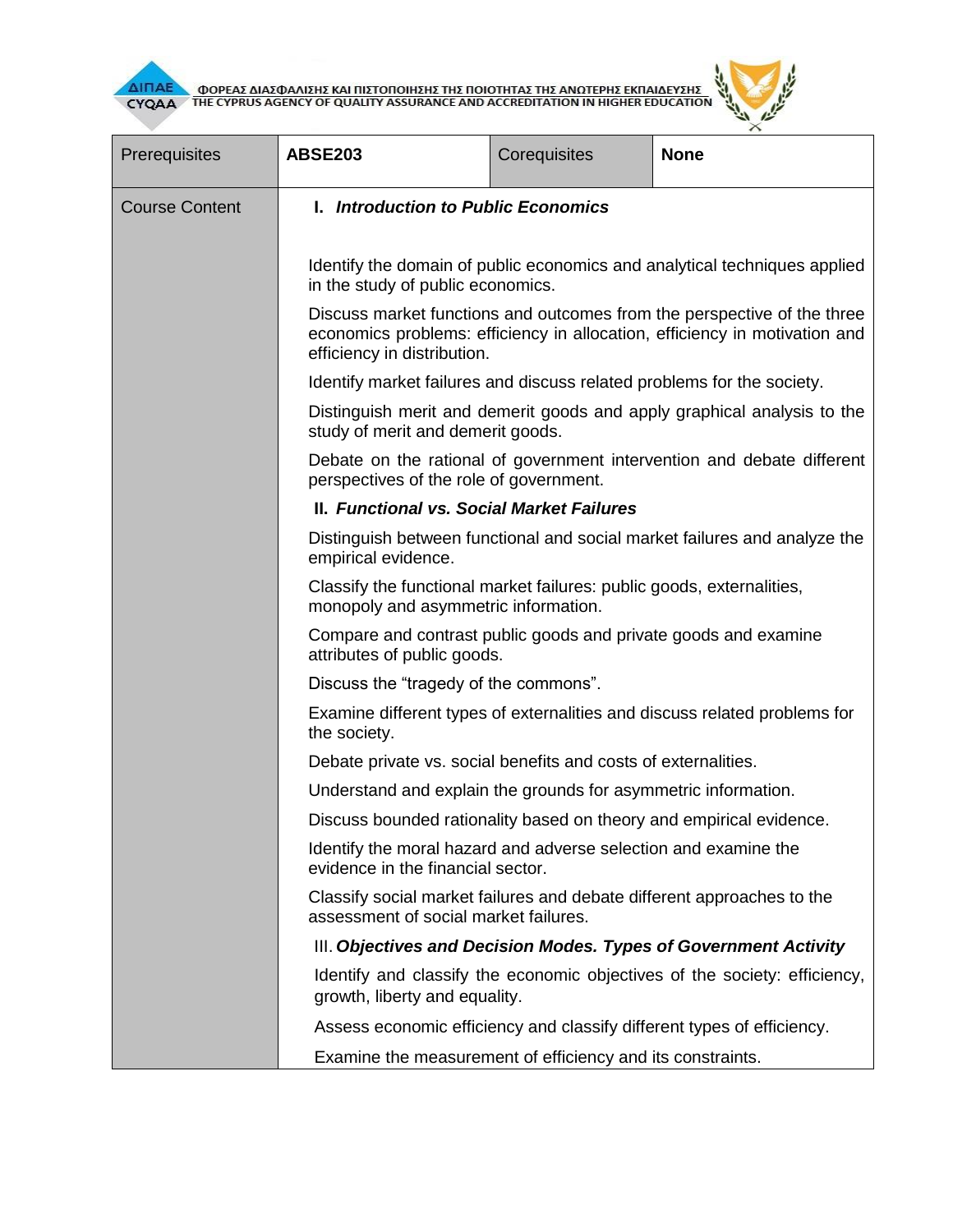

Apply Pareto approach to efficiency assessment and familiarize with the main issues of the welfare economics.

Debate the trade-off of efficiency and equity. Relate the efficiency debate to economic growth.

Explain the meaning of sustainable development and assess empirical evidence.

Familiarize with Sen's theory of development as freedom.

Discuss the interplay between liberty and equality.

Identify different decision modes and types of government activity: markets, price controls, subsidies, taxation, non-price regulations, and public enterprise.

## IV.*Public goods and Publicly Provided Private Goods*

Compare and contrast private vs. collective vs commons vs public goods based on their attributes and support the theory with empirical evidence.

Simulate the rational of the production of public goods and discuss examples of public goods.

Examine the demand for public goods and build the demand schedule and the demand curve. Apply formal and graphical analysis to problem solving.

Discuss pros and cons of different methods of the provision of public goods and apply formal and graphical analysis to problem solving.

Examine the efficiency conditions for public goods, and distinguish between public goods and publicly provided private goods.

Analyze pros and cons of subsidies based on theoretical and empirical evidence.

## V. *Natural Monopoly and Antimonopily Policy*

Distinguish between natural and institutional monopoly and derive their types based on theoretical analysis and empirical evidence.

Assess the difference between the concept of monopoly and the market structure of the pure monopoly.

Evaluate the welfare loss of the monopoly and apply formal and graphical analysis to problem solving.

Discuss different methods of regulation of natural monopoly and simulate price controls of natural monopoly.

Examine goals and principles of antimonopoly legislation.

Derive and examine the sources of inefficiency of regulations.

Compare and contrast the antimonopoly policy and the competitive policies of the government based on the EU experience.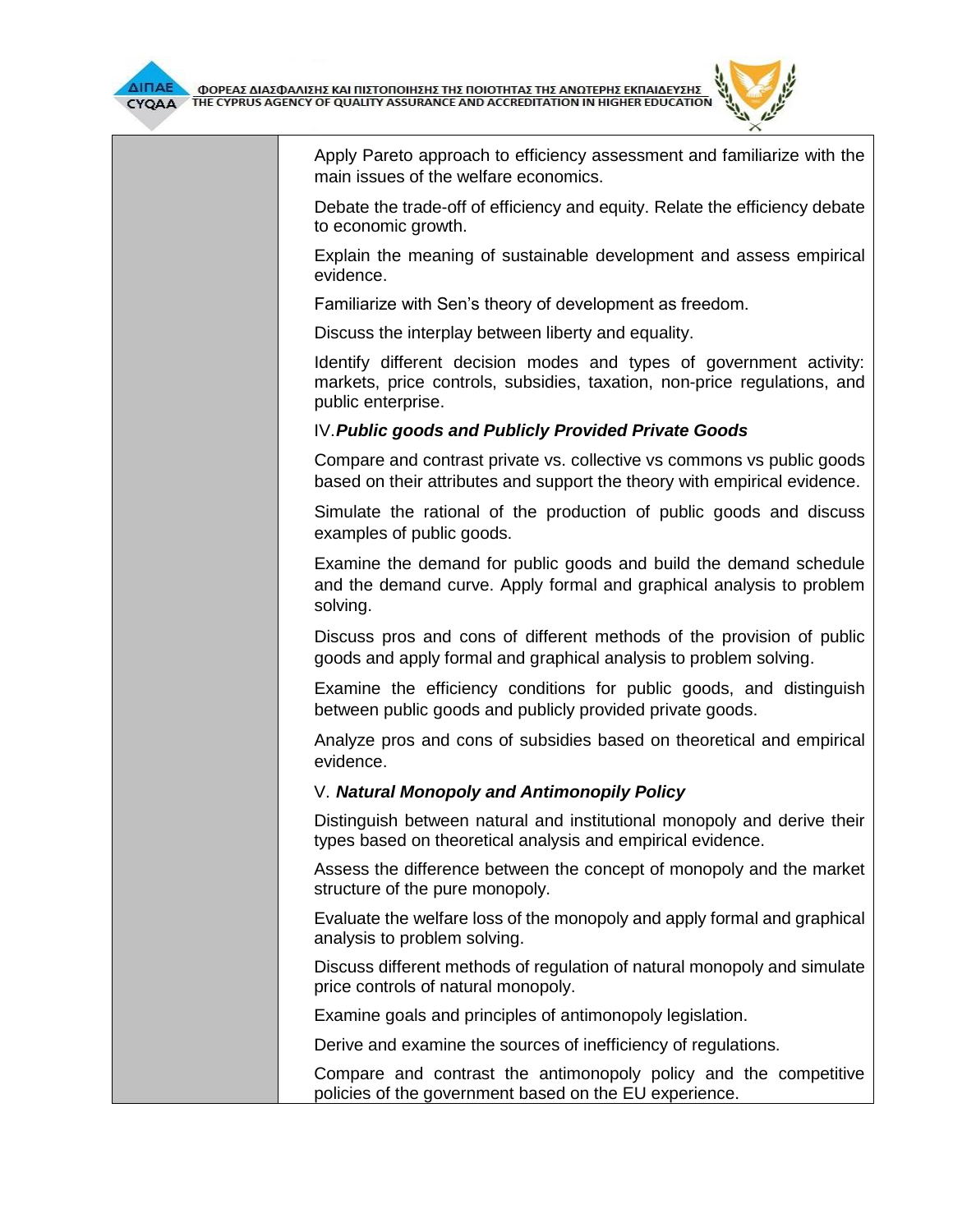



## VI.*Externalities and the Environment*

|                         | Identify and examine private and social costs and benefits and apply<br>formal and apply formal and graphical analysis in their estimation.                                                                                                                                                                        |  |  |  |  |
|-------------------------|--------------------------------------------------------------------------------------------------------------------------------------------------------------------------------------------------------------------------------------------------------------------------------------------------------------------|--|--|--|--|
|                         | Simulate negative externalities and propose possible private and public<br>sector solutions.                                                                                                                                                                                                                       |  |  |  |  |
|                         | Discuss the constraints of the protection of the environment.                                                                                                                                                                                                                                                      |  |  |  |  |
|                         | Debate different approaches to the water problem in Cyprus                                                                                                                                                                                                                                                         |  |  |  |  |
|                         | VII.<br><b>Taxation and Government Redistribution of Income</b>                                                                                                                                                                                                                                                    |  |  |  |  |
|                         | Identify the rational for taxation and examine the principles of taxation.                                                                                                                                                                                                                                         |  |  |  |  |
|                         | Identify different types of taxes and compare the impact of direct and<br>indirect taxes on efficiency in allocation, motivation and distribution.                                                                                                                                                                 |  |  |  |  |
|                         | Apply formal and graphical analysis to estimate the tax incidence.                                                                                                                                                                                                                                                 |  |  |  |  |
|                         | Estimate the costs of taxation in terms of consumer and producer<br>surplus and apply formal and graphical analysis to problem solving.<br>Compare and contrast price controls vs. taxation.                                                                                                                       |  |  |  |  |
|                         | Debate the benefits of taxation.                                                                                                                                                                                                                                                                                   |  |  |  |  |
|                         | VIII.<br>Inequality in income distribution                                                                                                                                                                                                                                                                         |  |  |  |  |
|                         | Define income inequality and confront it to wealth inequality.                                                                                                                                                                                                                                                     |  |  |  |  |
|                         | Quantify inequalities: build the Lorenz curve and calculate and interpret<br>Gini coefficient based on empirical evidence.                                                                                                                                                                                         |  |  |  |  |
|                         | Debate pros and cons of government policies of redistribution of income.                                                                                                                                                                                                                                           |  |  |  |  |
|                         | IX. The Role of Government and Models of the Market Economy                                                                                                                                                                                                                                                        |  |  |  |  |
|                         | Identify the rational of classification of three models of the market<br>economy: the guided market economy, the self-induced market<br>economy and the social market economy, based on theoretical analysis<br>and empirical evidence.                                                                            |  |  |  |  |
|                         | Simulate the social welfare function and discuss different approaches to<br>its construction.                                                                                                                                                                                                                      |  |  |  |  |
|                         | Analyze advantages and shortcomings of the guided market economy<br>and discuss its current crisis based on empirical evidence                                                                                                                                                                                     |  |  |  |  |
|                         | Assess opportunities and constraints of the self-induced market<br>economy and its success in the 21 <sup>st</sup> century.<br>Examine the potential and controversies of the social market economy<br>and its achievements in the context of the recent economic crisis and<br>the Lisbon Agenda and Europe 2020. |  |  |  |  |
| Teaching<br>Methodology | The taught part of course is delivered to the students by means of ex cathedra<br>lectures and discussions in class, by means of traditional tools and using<br>computer demonstrations. The instructor relates current events with the                                                                            |  |  |  |  |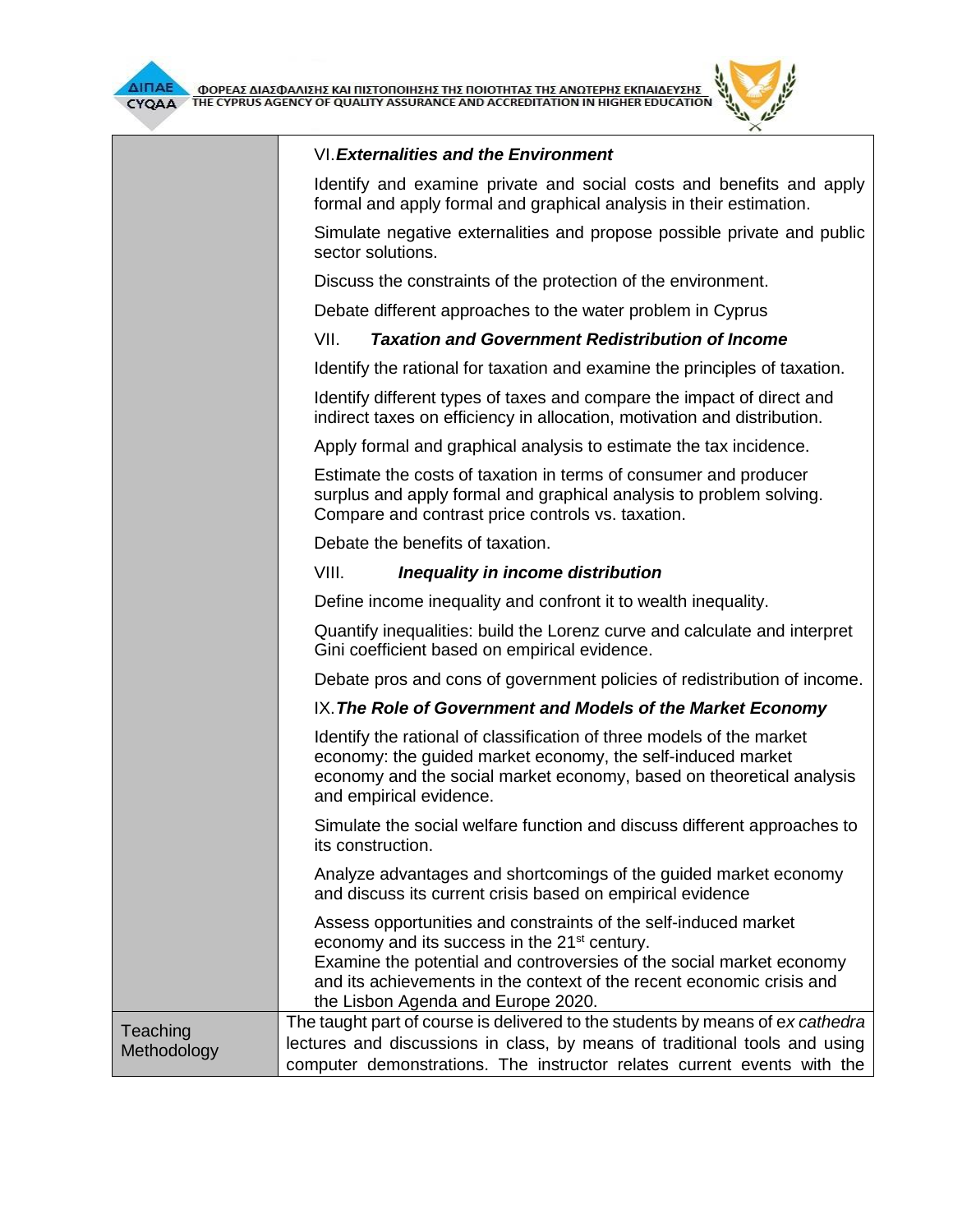

 $\overline{L}$  $\times$ 

|              | material presented in the lectures During the lectures students are<br>encouraged to participate in discussions.                                                                                                                                                                                                       |  |  |  |  |  |
|--------------|------------------------------------------------------------------------------------------------------------------------------------------------------------------------------------------------------------------------------------------------------------------------------------------------------------------------|--|--|--|--|--|
|              | Some of the key issues are revealed on the basis of simulation games. Role<br>playing and teamwork are incorporated in the simulations.                                                                                                                                                                                |  |  |  |  |  |
|              | Auditory exercises, where examples regarding matter represented at the<br>lectures, are solved and further questions related to particular open-ended<br>topic issues are compiled by the students and answered, during the lecture<br>or assigned as homework.                                                        |  |  |  |  |  |
|              | Topic notes are compiled by students, during the lecture. Lecture notes and<br>slide shows can also be downloaded from the lecturer's webpage. Tutorial<br>problems are submitted as homework and these are solved during lectures<br>or privately during lecturer's office hours.                                     |  |  |  |  |  |
|              | Further literature search is encouraged by assigning students to identify a<br>specific problem related to some issue, gather relevant scientific information<br>about how others have addressed the problem and report this information in<br>written or orally.                                                      |  |  |  |  |  |
|              | Students' teams (of two or three individuals) are assigned to study a current<br>economic problem, related to the course subject, and approved by the<br>instructor. The case study is presented in a debate format in class and the<br>audience is required to articulate questions to the team presenting the issue. |  |  |  |  |  |
| Bibliography | (a) Textbooks:<br>J. E. Stiglitz and J. Rosengard. Economics of the Public Sector. W.W.<br>Norton & Company. Fourth edition.<br>(b)References:                                                                                                                                                                         |  |  |  |  |  |
|              |                                                                                                                                                                                                                                                                                                                        |  |  |  |  |  |
|              |                                                                                                                                                                                                                                                                                                                        |  |  |  |  |  |
|              | Okun A. Equality and efficiency: the big trade-off. Brookings<br><b>Institution Press: 1975</b>                                                                                                                                                                                                                        |  |  |  |  |  |
|              | Przeworski A. States and Markets. A primer in Political Economy.<br>Cambridge University Press, 2003                                                                                                                                                                                                                   |  |  |  |  |  |
|              | Stigler G. The Theory of Economic Regulation. Journal of Economics<br>and Management Science 2 (1), 1971.                                                                                                                                                                                                              |  |  |  |  |  |
|              | Barr N. Economic The Economics of the Welfare State. Oxford<br>$\bullet$                                                                                                                                                                                                                                               |  |  |  |  |  |
|              | <b>University Press: 2004</b><br>Conklin D. Comparative Economic Systems: Objectives, decision<br>٠                                                                                                                                                                                                                    |  |  |  |  |  |
|              | modes, and the process of choice. Cambridge University Press 1991<br>Sen A. Development as freedom. Oxford University Press: 1999.<br>٠                                                                                                                                                                                |  |  |  |  |  |
|              | Tanova P. "Post Crisis Cyprus and Warnings to its Social Model"<br>$\bullet$                                                                                                                                                                                                                                           |  |  |  |  |  |
|              | Science and Business: Development Ways 2018, Vol. 4 (82)                                                                                                                                                                                                                                                               |  |  |  |  |  |
|              | Tanova P. and J. Violaris. Economic and Institutional Reflections on<br>$\bullet$<br>the Greek Crisis. 3 <sup>rd</sup> International Conference: The Economies of                                                                                                                                                      |  |  |  |  |  |
|              | Balkan and Eastern Europe Countries in the Changed World                                                                                                                                                                                                                                                               |  |  |  |  |  |
|              | Tanova P. European Austerity Policies' Constraints and                                                                                                                                                                                                                                                                 |  |  |  |  |  |
|              | Controversies under the Social Market Economy - the Case of                                                                                                                                                                                                                                                            |  |  |  |  |  |